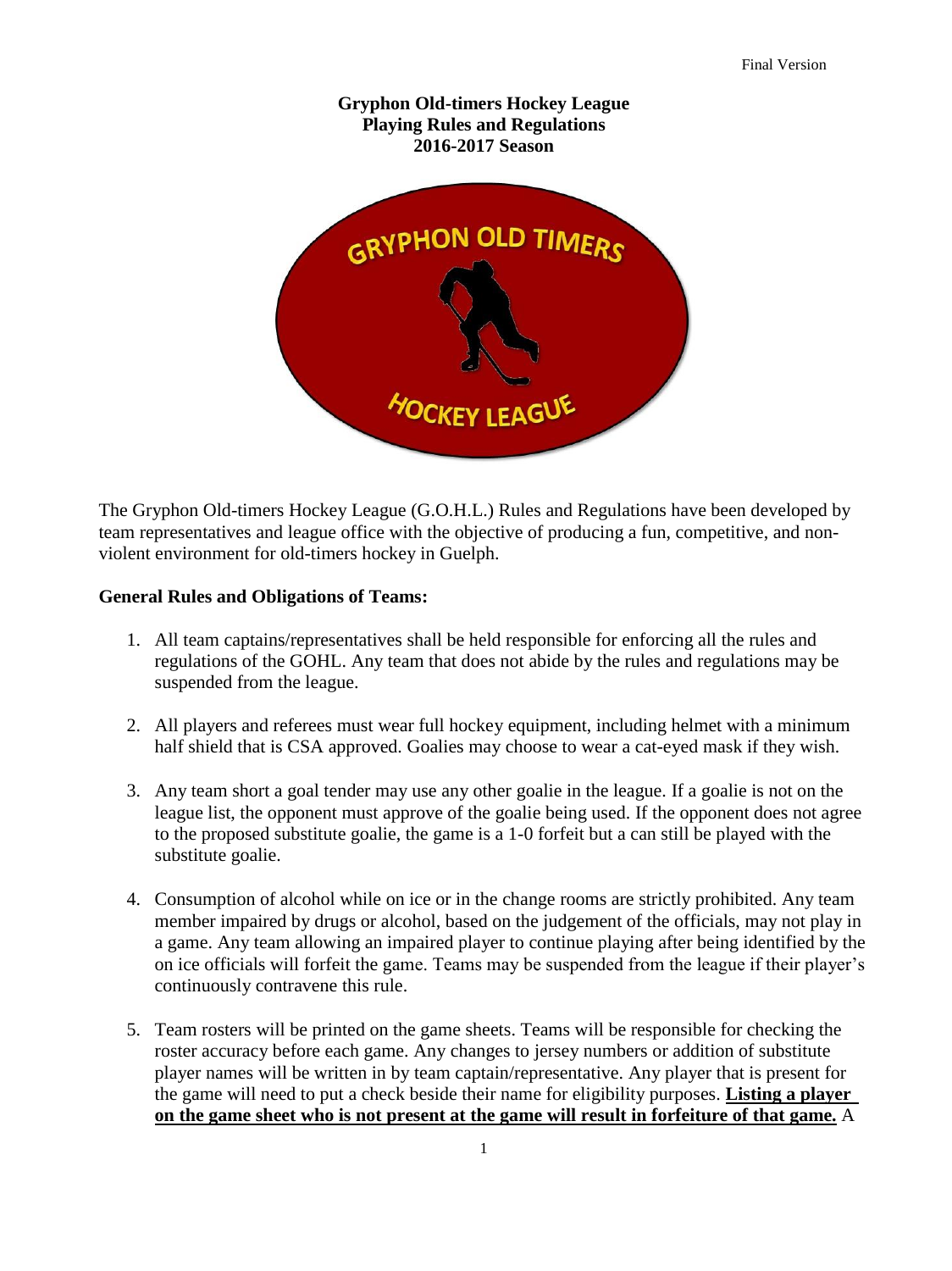player arriving late is required to give his name to the timekeeper before participating in the game.

- 6. To participate in a team's playoff series, a player must be on the team's roster and have played a minimum of eight (8) regular season games. A player who receives an injury that may prevent them from achieving the minimum eligibility for playoffs must contact the league office immediately to request a medical exemption.
- 7. All official rosters will consist of not more than 20 names. The team's roster must be handed into the league office prior to the first regularly scheduled league game. Teams are responsible for providing updated rosters for any major changes throughout the season.
- 8. All players must be at least 35 years of age by the first regularly scheduled league game to be eligible for inclusion on the roster. Teams must submit a birthdate for each of their players that are on the team roster. Any team that wishes to challenge the age eligibility of a player can appeal to the P&DC.
- 9. The final team roster must be submitted prior to the 1st league game of the season. Amendments can be made to a team roster throughout the regular season. Rosters will be locked once playoffs begin.
- 10. League participants may not referee the league.
- 11. Teams will be allowed a 5:00 minute grace period beyond the official start time of the game if they do not have the required minimum amount of players. The official minimum number of players needed to play is six (6). Teams can play with six (6) skaters and no goalie if necessary. At the end of the 5:00 minutes, the game will be a forfeit and the final score will be 1 - 0. No scoring points will be awarded. Teams may still use the ice surface to.
- 12. League standings will be calculated based on the following tie breakers:
- i) Winning %
- ii) Wins
- iii) Least Penalty Minutes
- iv) Best Goal-Differential
- 13. In the case of a tie in the final standing during playoffs, the team with the least penalty minutes will advance.
- 14. All games will be 41 minutes stop time. Any games running behind will play straight time in the 3rd period (except the last 2 minutes of the game will be stop time). Period  $1 \& 2$  are 13:00 minutes in length, while Period 3 is 15:00 minutes in length. Teams will receive a 2:00 minute warm up before their game.
- 15. In the event that a timekeeper does not show up for the game, the teams will play a run time game with two officials. Period  $1 \& 2$  will be 18:00 minutes in length, while Period  $3$  is 20:00 minutes in length. Minor penalties would then become 3-minutes in length.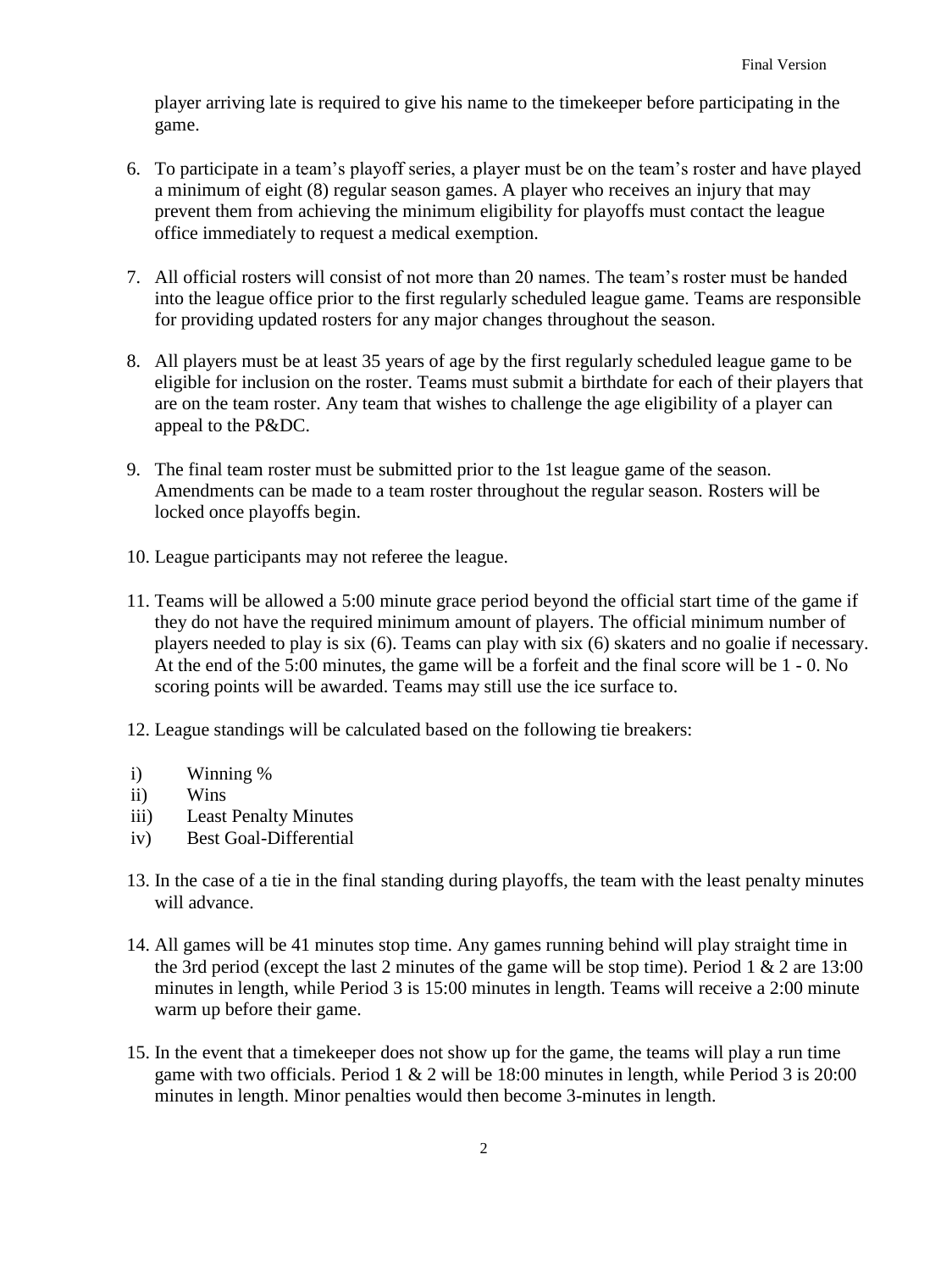- 16. In the event of a tie after regulation time in a playoff game, teams will play an overtime period of 5:00 minutes playing 4 vs. 4. If the game is still tied at the conclusion of this overtime period, teams will go directly into a shoot-out. The shoot-out format will consist of a best of five (5) shooters. \*NEW\* All five shooters must be different players. In the event that the shoot-out ends in a tie, a sudden death shoot-out will commence and teams may select any player to shoot in any order or frequency. In the shootout, the goalie must stay within his crease until the opposing shooter touches the puck. The home team will have the right to choose whether they shoot first or last before the shootout commences.
- 17. Players may only move from one team to another if they have received a release from their previous team, and this can only occur once during each playing season.
- 18. If a player does not receive a release, he can sit out a season and then join with any other team for the next season.

# **Rules Not Listed Herein:**

19. All rules described in this document will take precedence over the normal playing rules of hockey as defined in the current OHL guidebook. In the event that a rule is not listed or referred to in this GOHL document, then the normal playing rules of OHL hockey will apply per the current season's rulebook.

### **Penalties and Other Infractions:**

- 20. All minor penalties are 2:00 minutes in length, while major penalties are 5:00 minutes in length, regardless of whether the game is in stop-time or running-time.
- 21. Coincidental minors: teams will play at even strength, which is 5 vs. 5, plus goalies.
- 22. Slap shots are not allowed. Slap shots are defined as raising the blade of the stick above the hip on the attempted shot. The referee must use their own discretion regarding slap shots. If a slap shot has been taken or feigned then a 2:00 minute minor penalty is assessed.
- 23. Any 2:00 minute minor penalty can be upgraded to a 5:00 minute major penalty at the direction of the official. The official may choose to upgrade the minor penalty to a major penalty based on the severity of the incident and any other mitigating circumstances.
- 24. Any player, except goaltenders, receiving any combination of three (3) (2:00 minor penalties during a single game will be immediately ejected from that game. A player from the ice will serve the final penalty minutes on behalf of the ejected player. Any player receiving subsequent ejections for exceeding the multiple minor penalty limit, will be suspended for the next scheduled league game. Any goaltender who receives four (4) (2:00 minute minor penalties) in a single game will be permitted to continue playing in the current game but he will be suspended for the next scheduled league game. Any player receiving an ejection for exceeding the multiple penalty limits will be ejected for the remainder of the game, even if his team must continue short-handed.
- 25. Any player that commits a serious offense in a game can be awarded a 5 or 10-minute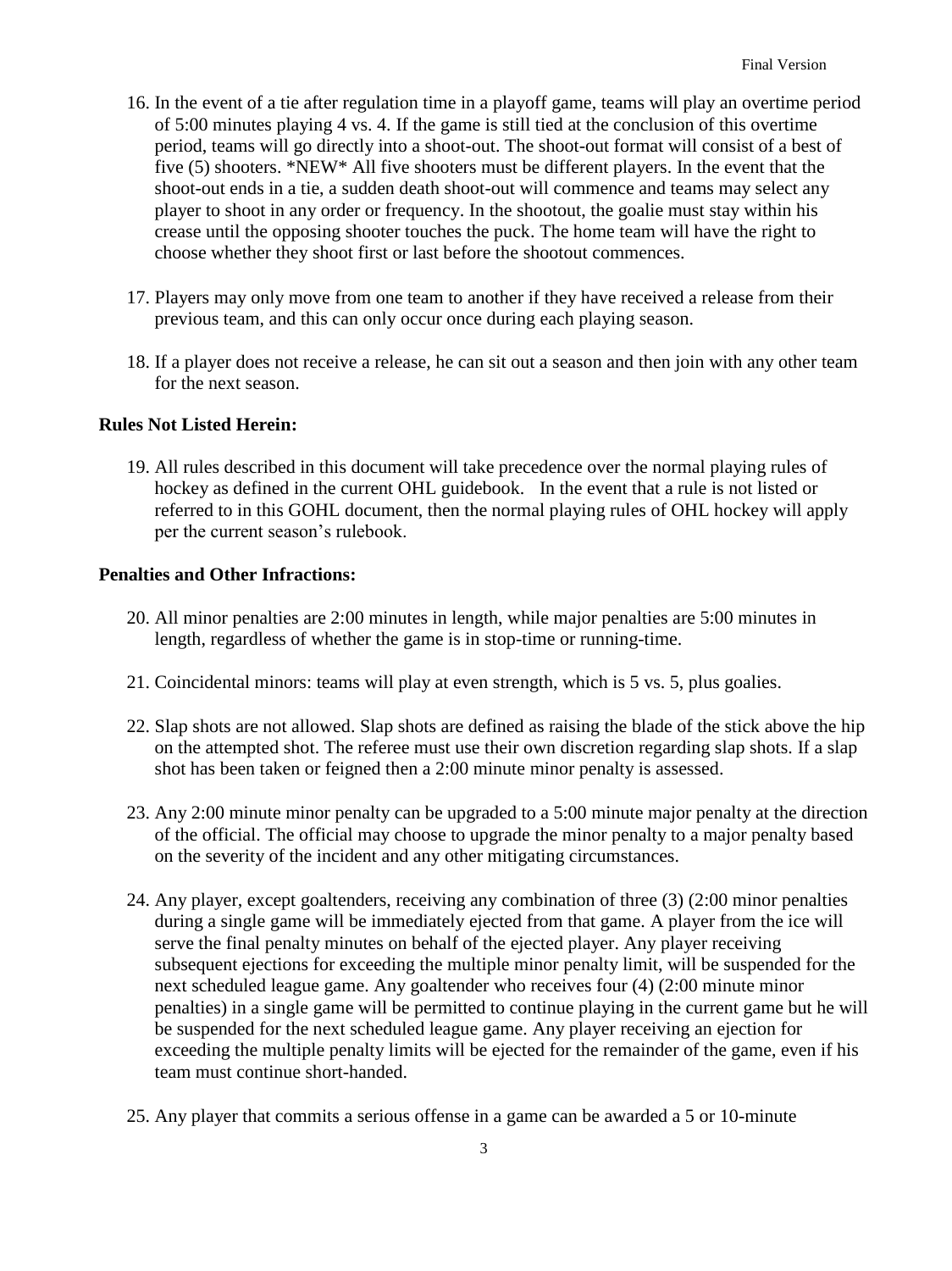misconduct. Based on the severity of the incident, the player might also be ejected from the game. If a player is ejected from two games throughout the season for any reason, the player is automatically suspended indefinitely pending review from the P&DC.

- 26. Fighting Players involved are ejected immediately from the game, and are immediately suspended for the next three (3) scheduled games, pending review from the Protests and Disciplinary Committee (P&DC Committee). A fight is defined as throwing or attempting to throw punches to another player's head, regardless of contact and with or without "dropping" ones gloves. A second fighting violation will result in an immediate indefinite league suspension pending review from the Protests and Disciplinary Committee (P&DC Committee). If a player is deemed to be the instigator of a fight the other player may or may not be subject to the same suspension pending a review by the Protests and Disciplinary Committee (P&DC Committee).
- 27. The following constitute serious infractions in our league:
- i) Gross Misconduct

A Gross Misconduct penalty, immediate ejection and 10:00 minute penalty shall be assessed to any participant that conducts themselves in such a manner as to make a travesty of the game and subject to a review by the Protests and Disciplinary Committee (P&DC Committee), such as.:

- Consumption of drugs/alcohol during the game.
- Physical assault between a participant and league official or spectator
- A participant that sprays water on or at an official

- Any participant who engages in verbal taunts based on discriminator grounds (race, ethnicity, religion, gender or sexual orientation).

All Gross Misconducts carry a minimum two (2) game suspension, plus review by the P&DC.

# ii) Game Misconduct

A participant who receives a game misconduct penalty will be assessed a 10:00 minute penalty and be ejected from the game. All Game Misconducts carry an additional 2:00 minute unsportsmanlike minor penalty, to be served by another player of the same team. Game misconducts include:

- Continues or attempts to continue a fight.
- Fighting off the playing surface or with an opponent who is off the playing surface.
- First or second player to leave the players' bench during or to start an altercation
- First to intervene in an altercation (third man in).
- Interferes with a game official in the performance of their duties.
- Leaving the penalty bench during an altercation.
- Obscene gestures.
- Persists to challenge or dispute an official's ruling.
- Physically abuses an official.
- Player who has been ordered to the dressing room but returns to the bench or the ice.

All Game Misconducts will be subject to review by the P&DC, at the discretion of the game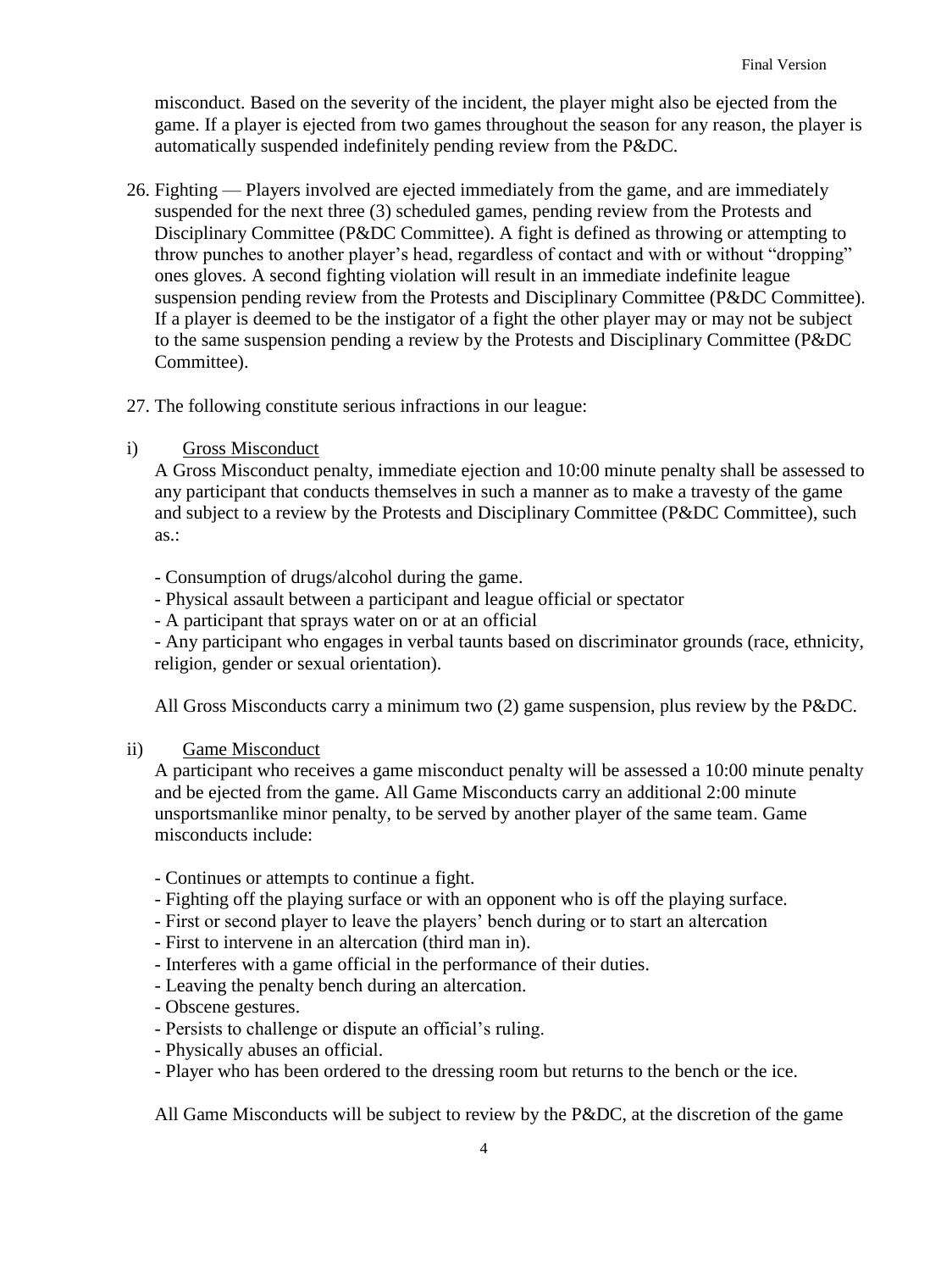officials and league Convenor.

Any  $2<sup>nd</sup>$  Game Misconduct within a season carries an additional one (1) game suspension, plus review by the P&DC Committee. Any player that receives a  $3<sup>rd</sup>$  and or  $4<sup>th</sup>$  Game misconduct in a future games will be suspended indefinitely pending a review from the P&DC.

iii) Match Penalty

A player who receives a match penalty will be immediately ejected from the game. Match penalties will be awarded based on the official's judgement of severity and include:

- Attempt to injure (in any manner).
- Biting
- Butt-ending
- Charging
- Clipping
- Cross-checking
- Deliberate injury (in any manner)
- Elbowing
- Hair Pulling
- Head-butting
- Intentional Check to the Head.
- Kicking a Player.
- Spearing.
- Throwing stick or any object.

All Match Penalties carry a minimum five (5) game suspension, plus review by the P&DC.

- 28. Any player refusing to leave the ice after an ejection will be suspended for the next scheduled game with an extra 5:00 minute major penalty called on his team during the present game.
- 29. Any player attempting to cause bodily harm (i.e. Intent to Injure) will be immediately ejected from the game and the team will be assessed a 5:00 minute penalty. Any player assessed an "Intent to Injure" penalty will be suspended indefinitely from the league pending review by P&DC.
- 30. Any participant who demonstrates excessive verbal abuse/harassment towards any official/staff will be awarded a 2:00 minute minor penalty on the first offense. On the second offense, the participant is awarded a 5:00 minute major penalty. On the third offense, the participant is immediately ejected from the game and assessed a gross misconduct penalty and the team will be assessed a 5:00 minute penalty to be served by another player on the same team. Any participant who physically assaults a referee/staff (i.e.: Sprays water on them) will be immediately ejected from the game and be awarded a gross misconduct penalty.
- 31. The P&DC may place participants who are found to have a history of suspensions/penalties on probation.
- 32. A participant who is placed on probation will be suspended indefinitely from the league if he receives a minimum one (1) game suspension during the probationary period, pending a review